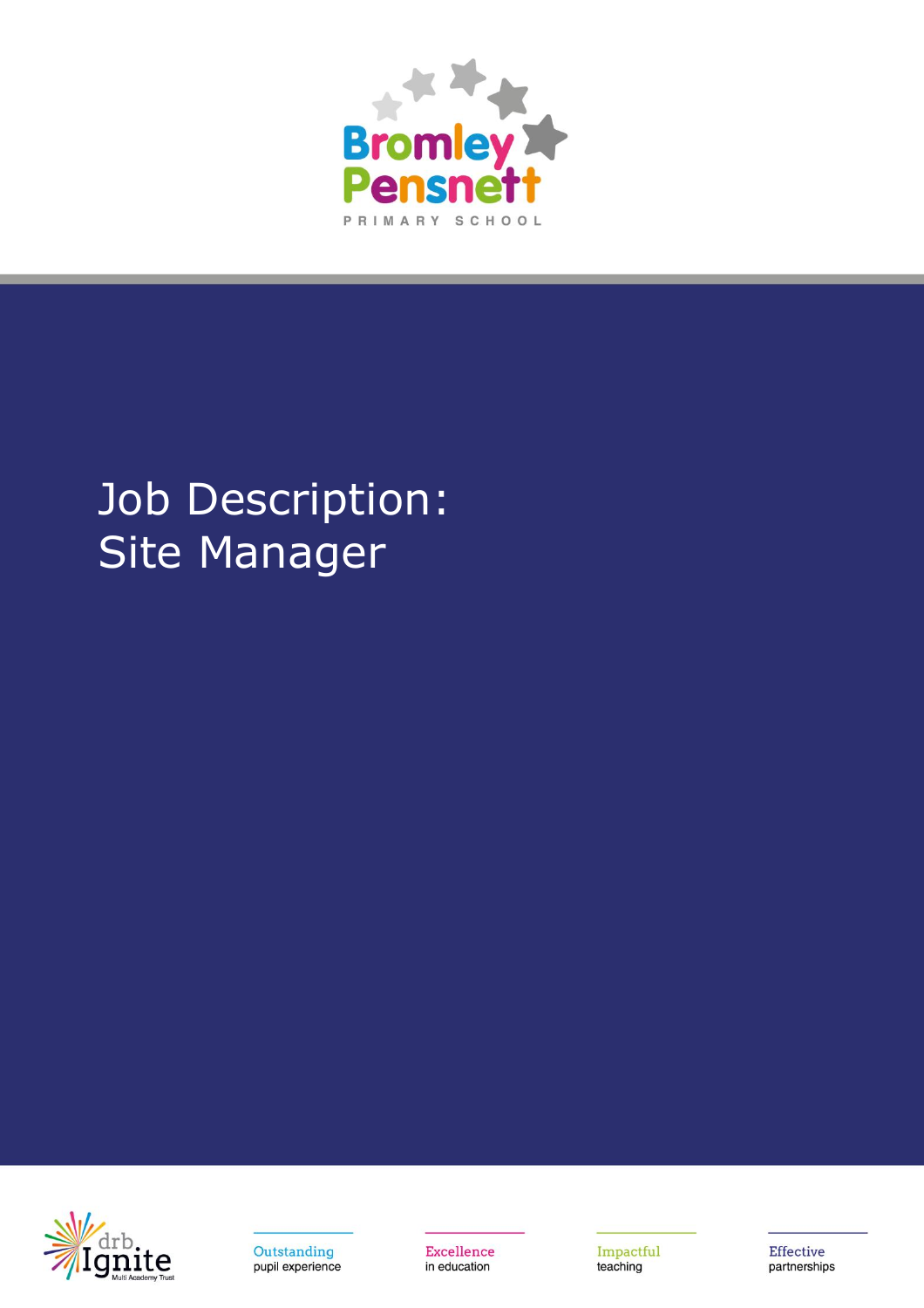

# Job Description

- **Job Title:** Site Manager
- **Grade:** GR3 (Full-time. All year round)
- **Start Date:** 11<sup>th</sup> July 2022

#### **1.0 JOB PURPOSE:**

- **1.1** To be responsible for the management of the overall provision of custodial, janitorial, and cleaning services at the academy whilst on shift.
- **1.2** To be responsible for the management of the repairs, maintenance and painting and decorating of the school site.

## **2.0 DUTIES AND RESPONSIBILITIES:**

- **2.1** Be responsible for the efficient and effective maintenance of the site.
- **2.2** To assist with the management of building projects.
- **2.3** Responsible for the security of the site and checks of the building outside school hours, including the operation of security alarms and to respond as the first point of contact for out of hours calls.
- **2.4** To be responsible for ensuring that the building is open at the commencement of the morning shift and that it has been secured at the end of the evening shift.
- **2.5** To ensure the building has been checked for vandalism and break-ins when opened at the commencement of the morning shift. Contribution and commitment to ensuring best practice in environmental sustainability.
- **2.7** To supervise cleaning operatives where appropriate and allocate their work and ensure that work is completed in accordance with the specification
- **2.8** Ensure statutory testing renewals are carried out in a timely manner ensuring all remedial works are actioned accordingly.
- **2.9** Ensure that the appropriate materials and equipment on the site are available and ensuring the equipment receives correct repair and maintenance.

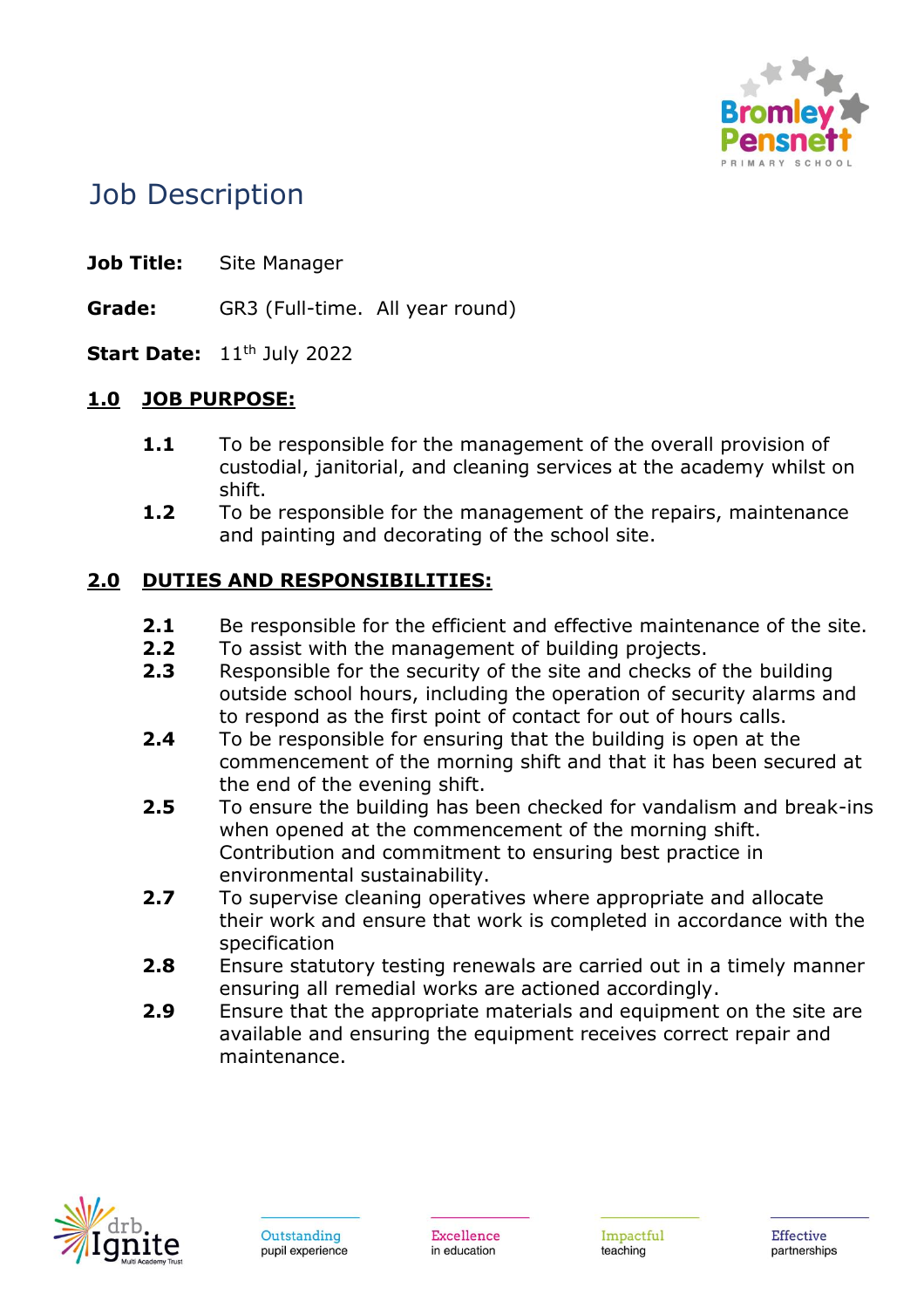

- **2.10** To be responsible for repairs and general maintenance. Ensure that areas requiring repair are not a source of danger to the occupants or affect the security of the building with due observance of Health and Safety at Work requirements
- **2.11** Carry out general porterage duties for the establishment, within health and safety guidelines
- **2.12** Ensure all outside steps, playgrounds and approaches are kept in a clean condition and all wastepaper receptacles are emptied daily
- **2.13** Regular checks to ensure fire alarms and all firefighting equipment are in working order.
- **2.14** Make main pathways safe after snow/frost by cleaning/salting as appropriate
- **2.15** Undertake individually defined cleaning duties as required including unforeseen cleaning operative absence.
- **2.16** To liaise with users of the building as appropriate to facilitate additional or non-standard usage of the building, outside usual educational hours (e.g. parent consultation, teaching staff, hirers).
- **2.17** Changing light bulbs, fluorescent tubes and ensuring clocks are maintained, that are within a working height of 11 feet.
- **2.18** Keep drain grids clean and free from debris and other litter daily.
- **2.19** Operation of heating plant, reporting any obvious deficiencies in the heating system as a matter of urgency to the Headteacher or Business Manager.
- **2.20** Ensure that all work carried out by themselves or those they supervise as set out in this job description, is completed with due observance to appropriate Health and Safety at Work requirements
- **2.21** To facilitate use of the site for polling purposes
- **2.22** Carry out minor repairs and maintenance to the buildings/grounds which are within the post holder's capability. This excludes major building works.
- **2.23** Where appropriate, to avoid the risks of water contamination, to ensure that all hot and cold-water outlets are turned on after every holiday period where the premises have been substantially unused for one week or more.
- **2.24** To be responsible for the collection of litter from grassed and landscaped areas
- **2.25** To be responsible for the management of health and safety regarding premises and to keep a log of safety issues including maintenance of the fire log.
- **2.26** To liaise with the Business Manager regularly and at least once each half term regarding issues of Health and Safety, ongoing repairs and maintenance and building projects